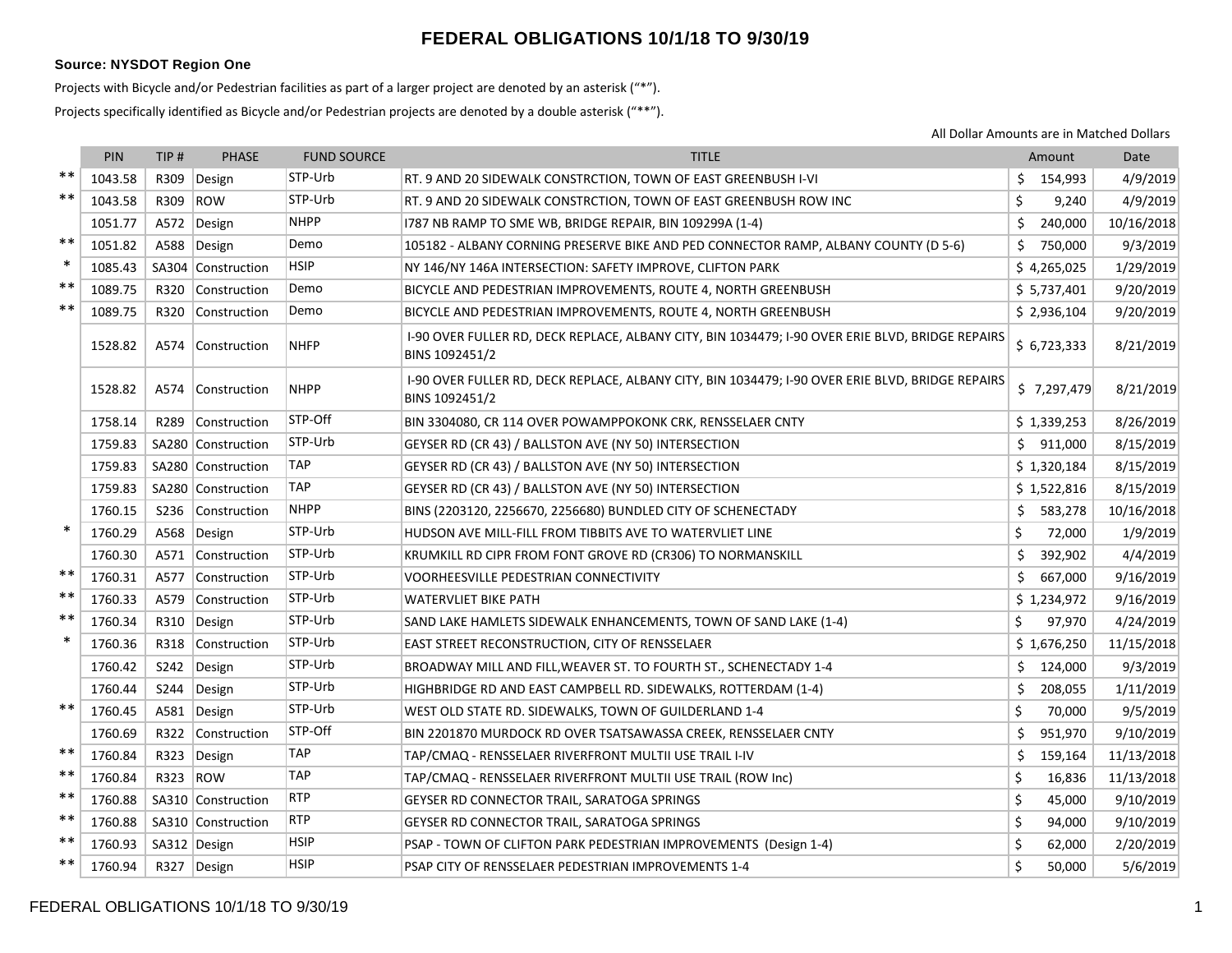|         | PIN     | TIP#         | <b>PHASE</b>                   | <b>FUND SOURCE</b> | <b>TITLE</b>                                                          | Amount         | Date       |
|---------|---------|--------------|--------------------------------|--------------------|-----------------------------------------------------------------------|----------------|------------|
| $^{**}$ | 1760.95 | S257         | Design                         | <b>HSIP</b>        | PSAP CITY OF SCHENECTADY PEDESTRIAN IMPROVEMENTS 1-4                  | 179,450        | 8/30/2019  |
|         | 1761.20 |              | SA313 Design                   | STP-Off            | BRIDGE NY HANS CREEK RD OVER HANS CREEK, SARA CNTY I-IV               | \$<br>125,000  | 3/19/2019  |
|         | 1761.22 |              | SA314 Design                   | STP-Off            | BRIDGE NY FOX HILL RD OVER LITTLE HANS CREEK, TOWN EDINBURG 1-4       | 125,000        | 7/19/2019  |
|         | 1761.24 | R329         | Design                         | STP-Off            | BRIDGE NY STOP 13 RD OVER WYNANTS KILL, TOWN OF SAND LAKE 1-4         | Ś<br>207,799   | 8/26/2019  |
|         | 1761.24 | R329         | ROW                            | STP-Off            | BRIDGE NY STOP 13 RD OVER WYNANTS KILL, TOWN OF SAND LAKE ROW Inc     | 17,200         | 9/11/2019  |
|         | 1806.61 | <b>RG37</b>  | Construction                   | <b>NHPP</b>        | <b>HELP PROGRAM</b>                                                   | Ś<br>575,000   | 11/2/2018  |
|         | 1809.50 |              | RG37C Operations               | <b>NHPP</b>        | <b>ITS PROJECTS</b>                                                   | 50,000         | 11/2/2018  |
|         | 1809.58 |              | RG110 Construction             | <b>NHPP</b>        | <b>BRIDGE PRESERVATION SFY19</b>                                      | \$5,190,675    | 1/18/2019  |
|         | 1809.72 |              | Design                         | <b>NHPP</b>        | HSIP CARDS AND DURABLE PAVEMNT MARKINGS INSTALLATION SFY 19           | \$<br>44,000   | 1/8/2019   |
|         | 1809.72 |              | Construction                   | <b>HSIP</b>        | HSIP CARDS AND DURABLE PAVEMNT MARKINGS INSTALLATION                  | \$1,036,223    | 2/20/2019  |
|         | 1809.72 |              | Construction                   | <b>NHPP</b>        | HSIP CARDS AND DURABLE PAVEMNT MARKINGS INSTALLATION                  | \$1,600,786    | 2/20/2019  |
|         | 1809.72 |              | Construction                   | STP-Flex           | HSIP CARDS AND DURABLE PAVEMNT MARKINGS INSTALLATION                  | \$.<br>610,782 | 2/20/2019  |
|         | 1810.09 |              | RG123 Construction             | <b>NHPP</b>        | CULVERT REPAIR OR REPLACEMENT SFY18                                   | \$1,440,403    | 10/16/2018 |
|         | 1810.09 |              | RG123 Construction             | STP-Flex           | <b>CULVERT REPAIR OR REPLACEMENT SFY18</b>                            | \$2,537,866    | 10/16/2018 |
|         | 1810.13 |              | RG122 Construction             | STP-Flex           | <b>GUIDERAIL REPLACE SFY19</b>                                        | 738,818        | 1/9/2019   |
|         | 1810.14 | RG123 ROW    |                                | <b>NHPP</b>        | CULVERT REPAIR OR REPLACEMENT SFY19 ROW Acq                           | 16,000         | 7/19/2019  |
|         | 1810.16 |              | RG23 Design                    | <b>HSIP</b>        | <b>TRAFFIC SIGNALS REBUILD SFY19 I-IV</b>                             | \$<br>12,000   | 4/4/2019   |
|         | 1810.16 |              | RG23 Design                    | <b>NHPP</b>        | TRAFFIC SIGNALS REBUILD SFY19 I-IV                                    | \$<br>8,000    | 4/4/2019   |
|         | 1810.16 | RG23         | Design                         | STP-Flex           | TRAFFIC SIGNALS REBUILD SFY19 I-IV                                    | \$<br>15,000   | 4/4/2019   |
|         | 1810.26 |              | S238 Construction              | <b>NHPP</b>        | 181026 - NY 911F (FREEMANS BRIDGE) OVER THE MOHAWK RIVER, BIN 4050330 | \$3,424,257    | 6/24/2019  |
|         | 1810.29 | RG118 ROW    |                                | STP-Flex           | ADA COMPLIANCE SFY19 ROW Inc                                          | 29,000         | 5/14/2019  |
|         | 1810.33 |              | RG122 Design                   | <b>NHPP</b>        | GUIDERAIL REPLACEMENT SFY20 1-4                                       | \$<br>85,000   | 4/18/2019  |
|         | 1810.33 | RG122 Design |                                | <b>NHPP</b>        | <b>GUIDERAIL REPLACEMENT SFY20 1-4</b>                                | \$<br>59,593   | 4/18/2019  |
|         | 1810.33 | RG122 Design |                                | STP-Flex           | GUIDERAIL REPLACEMENT SFY20 1-4                                       | 15,000         | 4/18/2019  |
|         | 1810.34 | RG110 Design |                                | <b>NHPP</b>        | <b>BRIDGE PRESERVATION SFY19 (1-6)</b>                                | Ś<br>685,665   | 11/26/2018 |
|         | 1810.34 | RG110 Design |                                | <b>NHPP</b>        | <b>BRIDGE PRESERVATION SFY19 (1-6)</b>                                | 43,335         | 11/26/2018 |
|         | 1810.35 | RG123 Design |                                | STP-Flex           | CULVERT REPAIR OR REPLACEMENT SFY20 I-IV                              | \$<br>159,000  | 3/5/2019   |
|         | 1810.39 |              | RG117 Construction             | <b>NHPP</b>        | PAVEMENT CORRECTIVE MAINTENANCE                                       | \$1,047,934    | 2/12/2019  |
|         | 1810.39 |              | RG117 Construction             | STP-Flex           | PAVEMENT CORRECTIVE MAINTENANCE                                       | \$13,477,029   | 2/12/2019  |
|         | 1810.40 |              | RG117 Construction             | <b>HSIP</b>        | PAVEMENT CORRECTIVE MAINTENANCE SFY19 2ND PROJECT                     | \$167,676      | 4/2/2019   |
|         |         |              | 1810.40   RG117   Construction | NHPP               | PAVEMENT CORRECTIVE MAINTENANCE SFY19 2ND PROJECT                     | \$5,468,108    | 4/2/2019   |
|         | 1810.40 |              | RG117 Construction             | STP-Flex           | PAVEMENT CORRECTIVE MAINTENANCE SFY19 2ND PROJECT                     | \$7,436,987    | 4/2/2019   |
|         | 1810.44 |              | RG37A Operations               | <b>NHPP</b>        | TMC OPERATIONS 18/19                                                  | \$<br>51,920   | 11/2/2018  |
|         | 1810.44 |              | RG37A Operations               | <b>NHPP</b>        | TMC OPERATIONS 18/19                                                  | \$<br>37,359   | 11/2/2018  |
|         | 1810.44 |              | RG37A Operations               | <b>NHPP</b>        | TMC OPERATIONS 18/19                                                  | \$<br>310,721  | 11/2/2018  |
|         | 1810.49 |              | RG37B Operations               | <b>NHPP</b>        | TMC ENGINEERING SUPPORT 18/19                                         | \$1,326,161    | 11/2/2018  |
|         | 1810.50 |              | RG37B Operations               | <b>NHPP</b>        | TMC ENGINEERING SUPPORT Funding 8/1/19-7/31/20                        | \$.<br>775,000 | 7/17/2019  |
|         | 1810.66 | RG117 Design |                                | <b>NHPP</b>        | PAVEMENT CORRECTIVE MAINTENANCE SFY20 I-IV                            | \$<br>25,475   | 4/4/2019   |